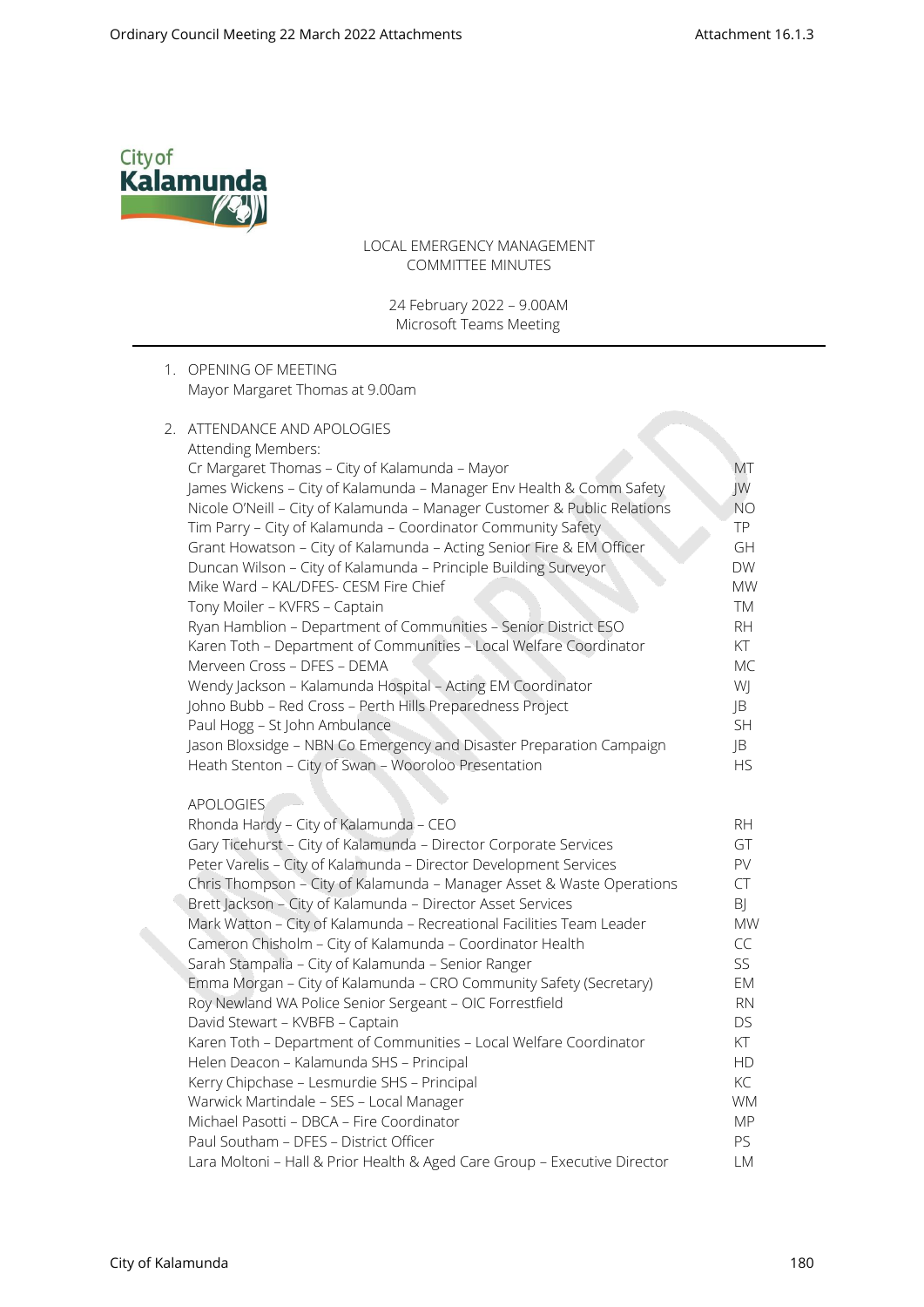

## 3. CONFIRMATION OF MINUTES

25 November 2021

Moved Duncan Wilson and

Seconded Nicole O'Neill –

Passed Unanimously

- 4. MATTERS ARISING FROM PREVIOUS MINUTES
	- 4.1 JH Table report for exercise ALIWA, HAZMAT conducted at LEMC Meeting 26 August 2021. Circulated.

### 5. CORRESPONDENCE IN/OUT

- 5.1 In BCoE Course Catalogue. Circulated.
- 5.2 In WALGA Rural Fire Awareness & Bushfire Fundamentals Information. Circulated
- 5.4 In General Circular New Training products Rural Fire Awareness and Bushfire Fundamentals. Circulated
- 5.5 In NBN Co Emergency and Disaster Management Preparedness Campaign. Circulated
- 5.6 In Metropolitan South West Heatwave SitRep 3 Final. Circulated
- 5.7 In Consultation Request Traffic Management During Emergencies Guidelines. Circulated
- 5.8 In DFES DA Report February 2022 (to be circulated with the Minutes)
- 5.9 In Hon Mark McGowan BA LLB MLA Level 1 COVID-19 Business Assistance Package (to be circulated with the Minutes)
- 5.10 Out Update to LEMA Contacts Register circulated to all LEMC Members. Circulated.
- 5.11 Out Evaluation Report City of Kalamunda LEMC HAZMAT. Circulated

### 6. PRESENTATIONS

6.1 Jason Bloxsidge – NBN Co – Emergency and Disaster Management Preparedness Campaign

#### Presentation is available on request

I noticed that WA is the largest state and yet we have one mobile satellite unit and a lot of our outlying areas are reliant on satellite phones. Vic and NSW are a lot smaller but have a lot more – is there a reason why only one unit? DW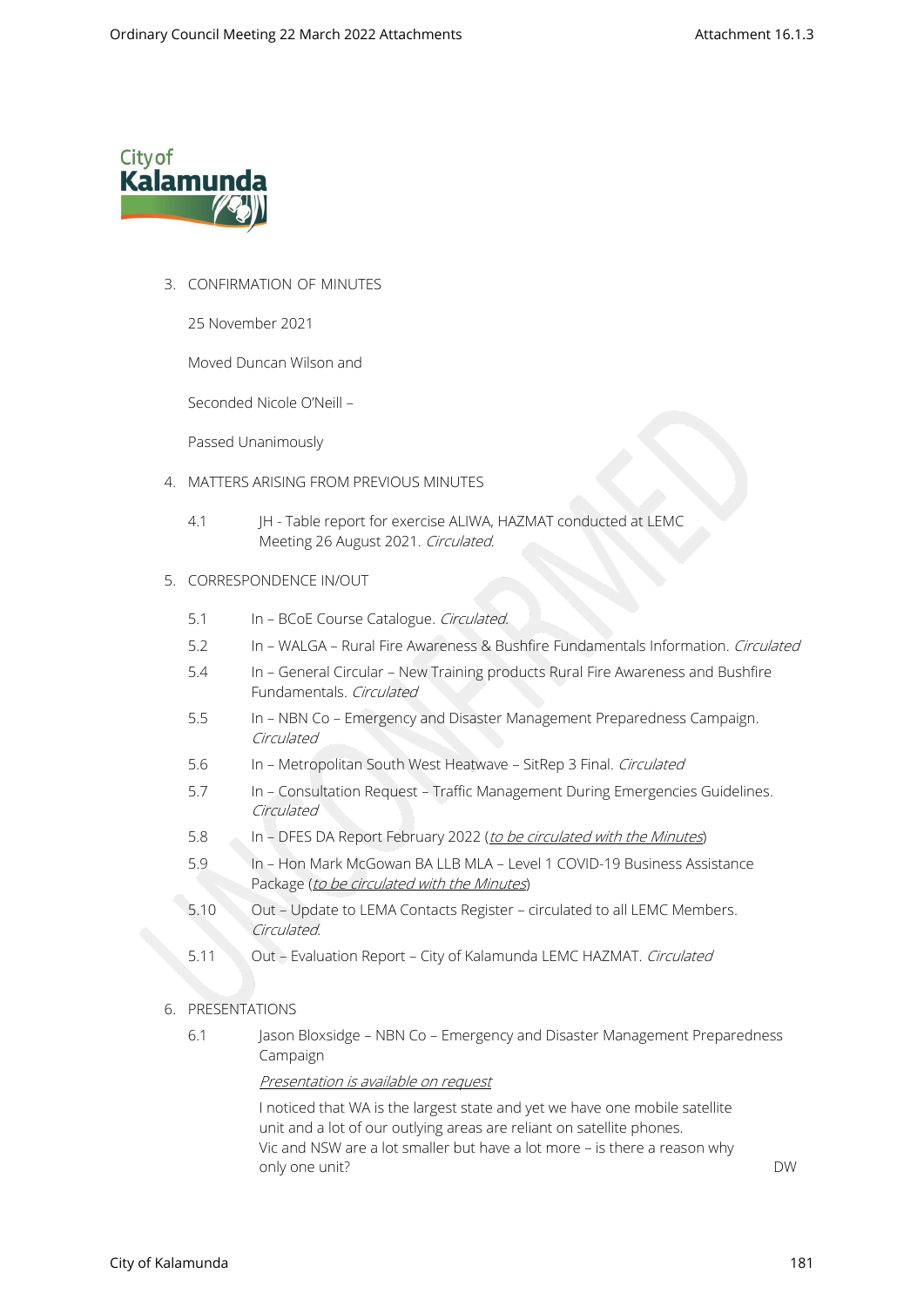

We are trying to increase the units, every state argues over how many units are needed, we are trying to get more units in regional area. So we are advocating for more equipment – we also unofficially have a satellite kit that will be available for purchase with another vendor which might alleviate some concerns. JB

Full disclosure, I am actually a Telstra employee. A lot of communities aren't covered by NBN connected to traditional telephone – eventually they will be taken over – you probably don't need to rush these out to some of these sites until NBN is out. TM

If you are on satellite connections, the power going out over a whole area is not going to affect you if you have a generator and can reconnect to power as you will be able to connect straight back up to satellite. A lot of remote communities they do have their own generators to be able to connect back up as fast as possible. JB

6.2 Heath Stenton – City of Swan – Recovery Wooroloo Bushfires

Congratulations – what a terrific job you all did. How can we make sure all the things you learned from that – how can we access what you learned what went right, what went wrong, how we can do better? MT

You certainly learn a lot from it. What I learned is its really in the preparation making sure we advocate to State Government and support Local Govt. We speak regularly with Kalamunda and Shire of Mundaring. Make sure your whole organisation are prepared – the areas that struggled the most were the areas that really didn't think they were going to need to be involved but are heavily involved. Things like our Finance Department. As much as you tell people, when it does happen some areas are really challenged by that. It's really the whole organisation being prepared, not just your Emergency Management Team for example. The state of the state of the HS

Advising that we are really fortunate that both Mundaring and Swan have incidents every year so it's a regular incident support groups that continue. Had it been another Local Govt I believe that they wouldn't be ready. I don't know if anyone would ever be ready, as Heath has said, its everyone in your Local Government that is part of that incident. Admin I found observing was one of the biggest things. The processes, the committees, the overkill on committees that has all been taken on board for future incidents both at a state and local level. Both Swan and Mundaring did an amazing job, fatigue is horrendous during this but it amazing how much energy both Adrian and Heath had to get through this. Had we had a new person in the role as a LRC I'm not sure it would have gone as well as they are very experienced in recovery. MC

I also wanted to say great presentation. I think it was a fantastic summary of how much intra agency connectiveness was needed for such a large scale incident. You mentioned doing a review of your Local Recovery Plans and the opportunity to share those with other Local Governments would really be appreciated at the relevant time. No was appreciated at the relevant time.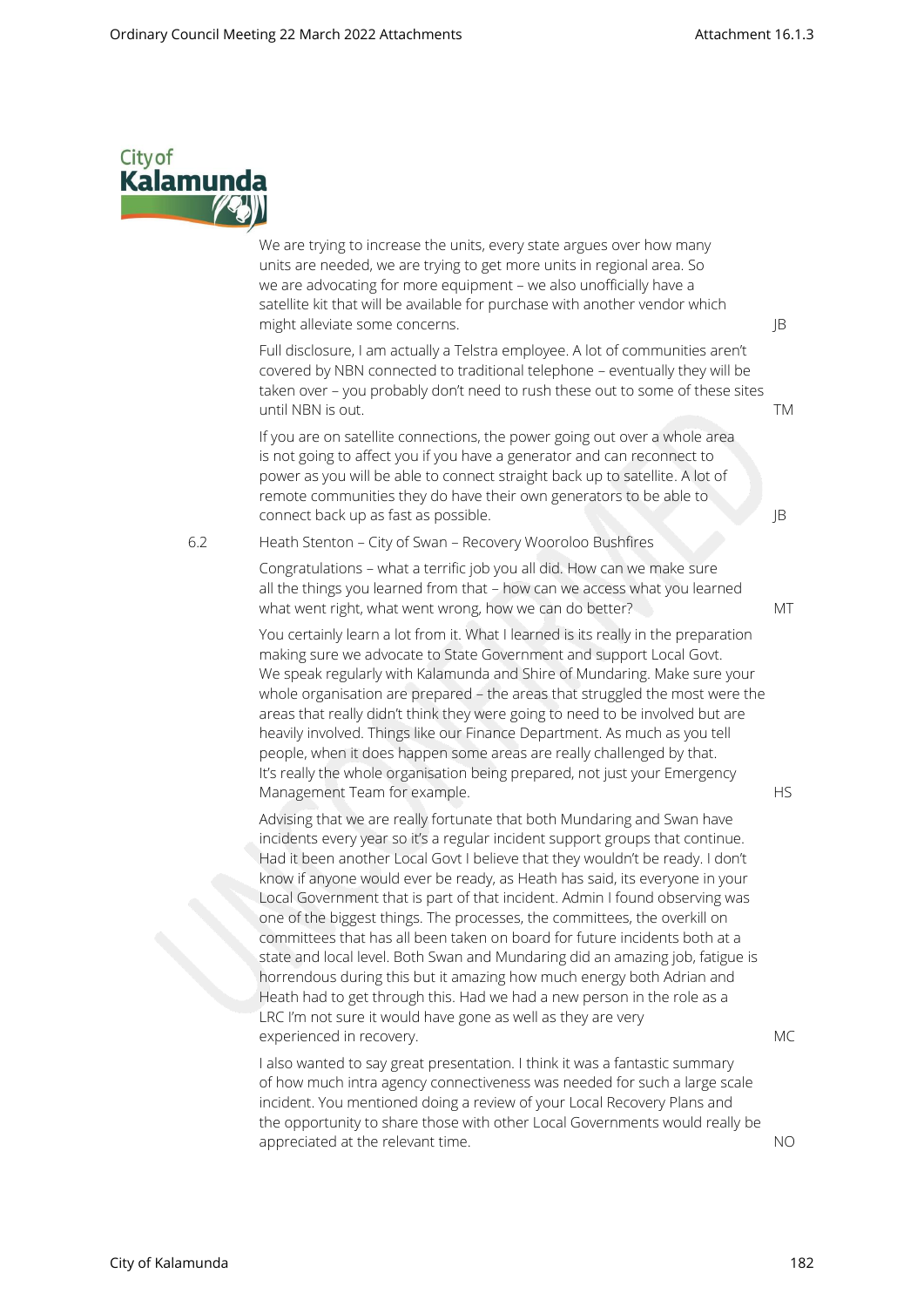

We are certainly happy to do that. A lot of Recovery Plans are set around the short term recovery and it's the medium long term recovery that we have learned through this process and that is the part in such detail that wasn't in our plan. HS

There was a lot of pressure on yourself and others in Swan and Mundaring as you were going through Recovery, what measures did you put in place to take care of the wellbeing of staff when going through that process? JW

There was a range of different measures, we did some debriefing through our AAP service so we used them to do debriefing with internal and volunteer staff. We also had regular meetings and debriefing within our Recovery Teams we used a bit of a layered approach. Very fortunate having Red Cross and Communities onboard. From the early outset the focus on psycho-social recovery was very high because we knew from other incidents that the mental health recovery have the most profound effect. We had some kick back but as the recovery has gone on they can see why we put those things in place early on. HS and the contract of the contract of the contract of the contract of the contract of the contract of the contract of the contract of the contract of the contract of the contract of the contract of the contract

What is the one thing you did the best and the one thing you thought was the hardest? MT

I think the best was managed and harnessed people who offered help and support early on – we were incredibly fortunate we came off the back of the eastern states fires and there were agencies geared up and ready to help. A lot of these agencies have links to Twiggy Forrest and Kerry Stokes who are obviously West Australians but they are behind some of these larger recovery agencies. We managed to harness that support really well. It doesn't mean we would get all those offers again so it is being aware of those prior.

The thing I would change is the liaison between State and Local Governments – some weeks we'd have 30 or 40 different State Govt people a variety of agencies coming to us wanting all sorts of information so I would perhaps push back on that a bit harder and make the State Govt liaise through one or two people rather than them all doing their own projects. There were things that got thrown at them early on that weren't that important to us so it is important how you manage that. For every one of us there might be 10 State Government representatives wanting the same information so that can chew up a lot of your time. HS

6.3 Johnathon Bubb – Red Cross Recovery & Resiliency Officer – Resources available to the Community

#### Presentation is available on request

Do you find it is hard to get people to look at a plan? Do you find people think it won't happen to me? Or are people willing and wanting to get their own plans? MT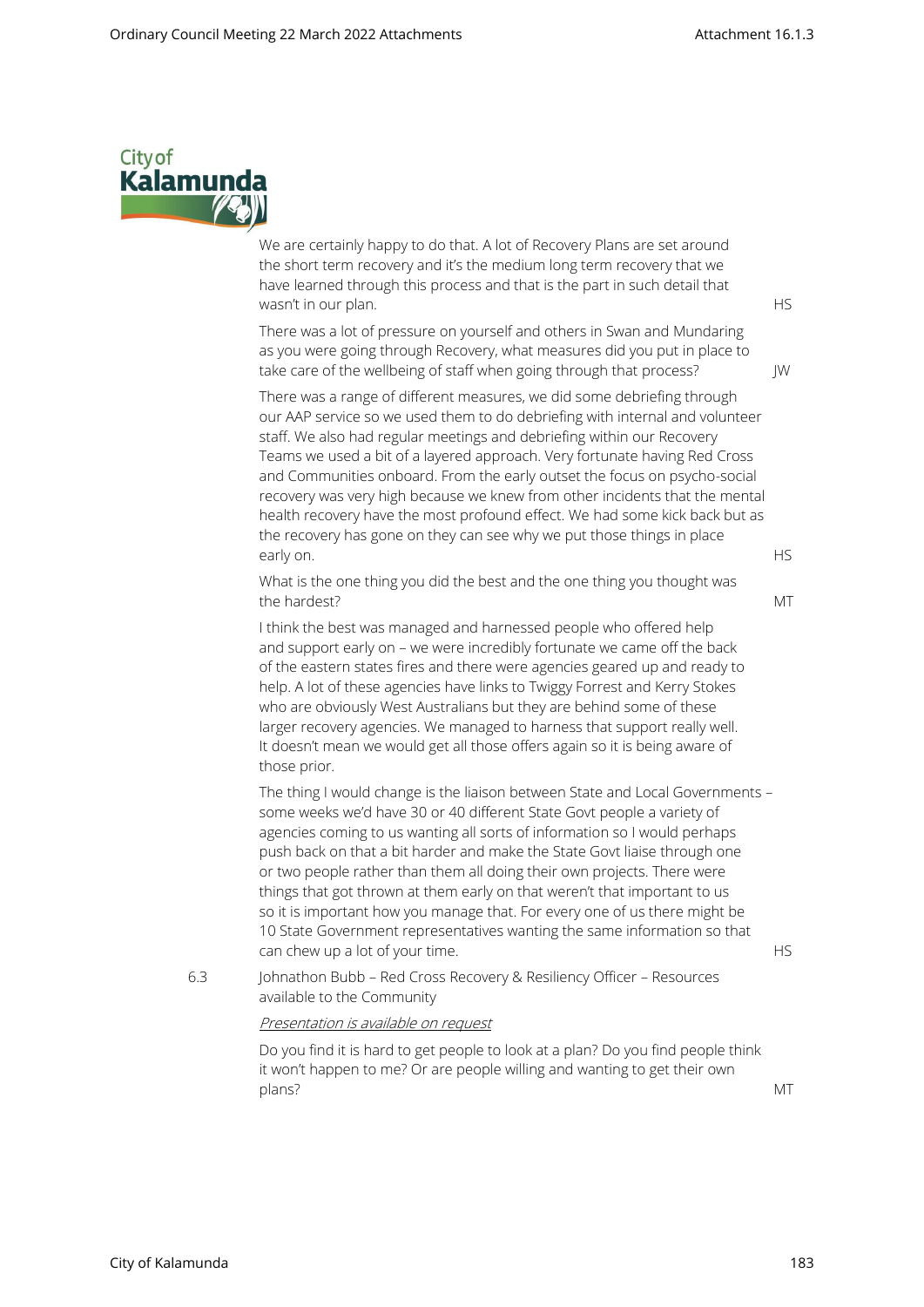

Good question – every Local Government area is different. Obviously with the number of fires in Swan and Mundaring there is a lot of interest in those areas. Kalamunda we have a lot of interest, we have delivered quite effectively, but majority of interest has been with Senior groups and that is the primary demographic. We really want to expand beyond that. The interest isn't really there. We recently worked more closely with DFES preparedness team to see how we can increase community awareness. It helps if there has been an emergency, the awareness is there however our preference is to have people prepared. MT

- 7. GENERAL BUSINESS
- 7.1 No General Business
- 8. AGENCY UPDATE
- 8.1 DFES DEMA MC
- 8.1.1 I have sent through a DA Report to let you know the SEMC Annual Report is up on SEMC Website. The Resilience Awards are up again. We are having Executive Officer Meeting with the 34 Local Governments in the Metropolitan area next Monday which will be good. Mostly about Covid-19 and opening the Borders. There is some great things happening with LGs in Aged Care which will be shared later. There is a Disaster Resilience Strategy Workshop coming up and I encourage you to have a look at that as well.

#### 8.2 KALAMUNDA HOSPITAL WJ

8.2.1 We have just had the new marquee put up and we went live on Tuesday. This is where all patients presenting to ED will be coming through. All our Staff are being trained in all different areas – kitchen, RAT testing, we are all being trained in case our staff are off on leave. We are working on a 20% model. All our Emergency Plans are being updated at the moment. There are a lot of works going on with fire walls being installed. This has been an ongoing process over the last three years. It was identified that some areas weren't fully protected, it is quite hard with most of the hospital being full at the moment. Getting ready for an influx of patients.

### 8.3 RED CROSS **IB**

8.3.1 I do have a Report I can share if you'd like to attach to the Minutes. There has been a lot of Recovery Work supporting the mid-west team following Cyclone Seroja as well as support for fires down south as well..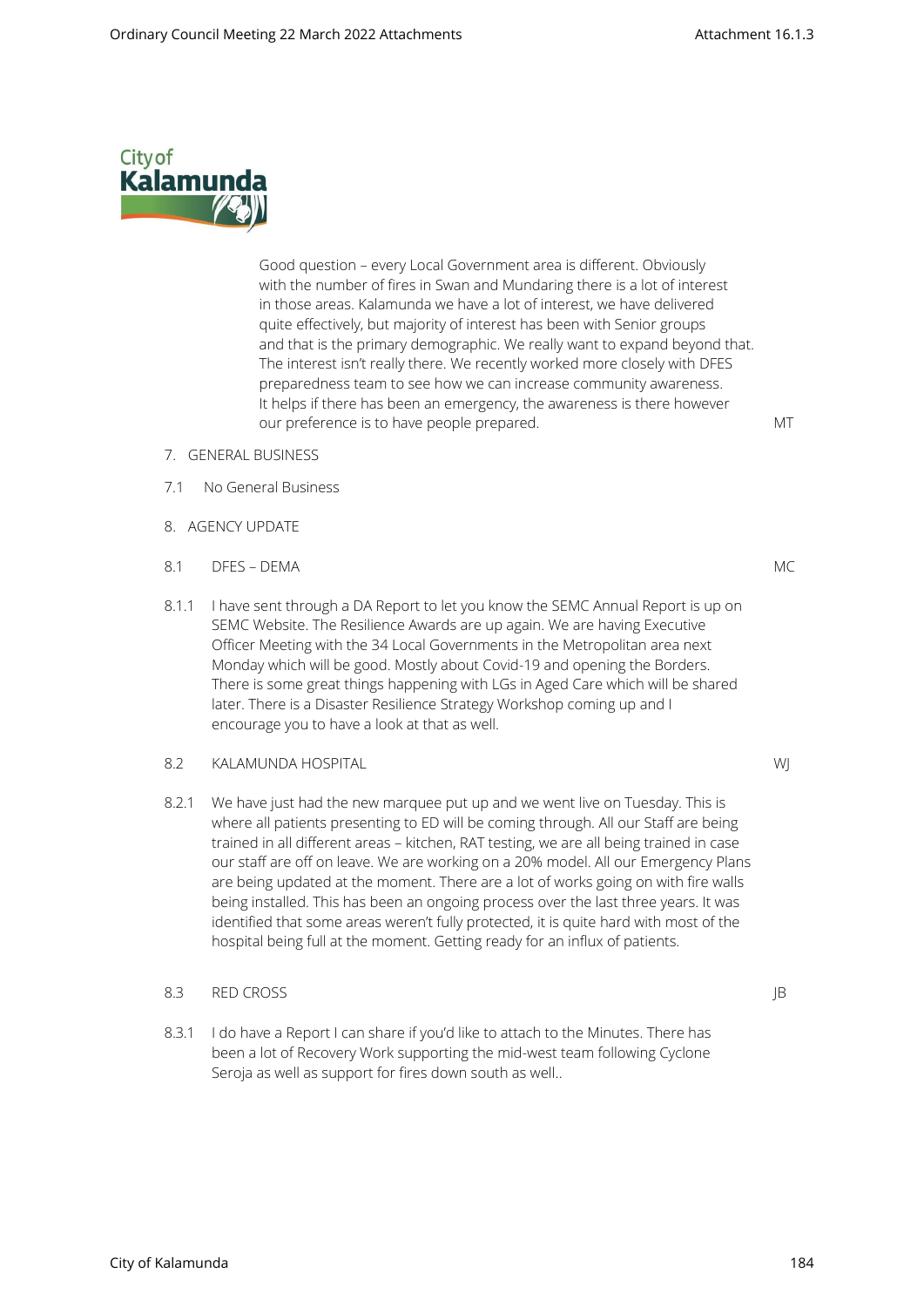

#### 8.4 KALAMUNDA VOLUNTEER FIRE AND RESCUE TM

8.4.1 Business as usual. As a note, yesterday we were able to test our town siren. It has finally been replaced. I am very happy to have that reinstated and we will be testing Saturday afternoons for the next month.

#### 8.5 ST JOHN AMBULANCE PH

8.5.1 At the moment, the organisation is all things Covid-19 so we recently completed a business continuity exercise, which is basically an exercise that involved three levels of preparedness factoring in staff shortages or staff absenteeism due to Covid. Most of the on-road staff have received their RAT training. We will be RAT testing each patient that arrives in ED in an ambulance which hopefully will assist with the admission process. We are also commissioning additional specialised isolation ambulances. These ambulances are basically used to transport specific Covid positive patients who may be having a procedure that might generate an aerosol. We are also formulating rapid response teams to deploy in country as well.

#### 8.6 DEPARTMENT OF COMMUNITIES RH

8.6.1 I just want to officially welcome Karen Toth who has taken over from Michelle Clough. She is the new Welfare Coordinator for Kalamunda. Training wise, if Kalamunda have individual requests for people requiring training, could they please contact me. I don't think we are going to be able to run any evacuation centre training in any of the evacuation centres due to Covid-19 spacing. Also in regards to any evacuations, as we have a community outbreak now anyone who is under a Covid advice to self-quarantine, that is overridden by a bushfire emergency. If you do have any questions about that, send them down to the evacuation centre and we will be able to provide alternative accommodation for anyone who is Covid-19 positive or in isolation. We will be needing more staff at an evacuation centre just for contact cleaning. Perhaps we can work with the City of Kalamunda to find out who the contract cleaners are and we can contact them if there is an event and arrange to pay them after.